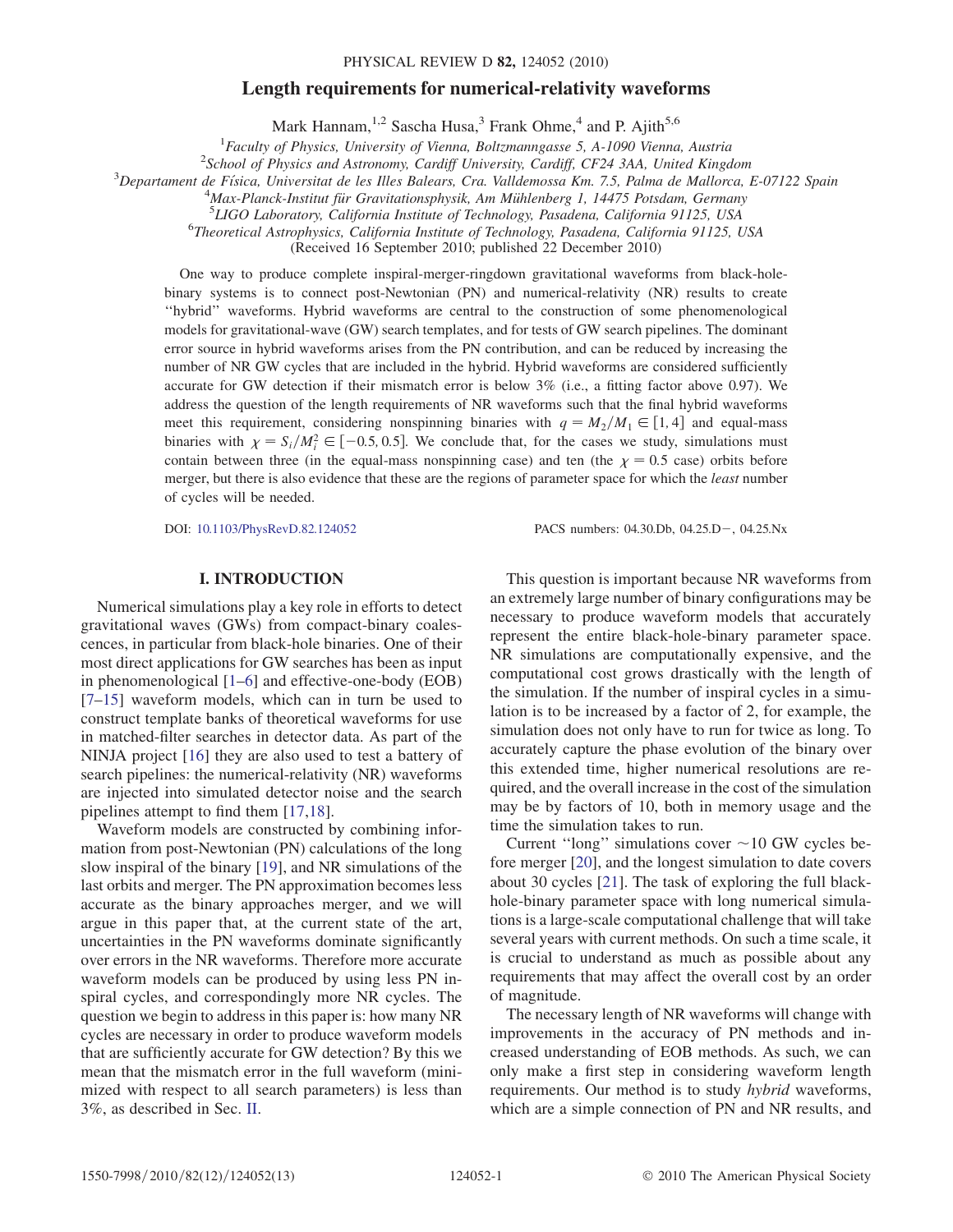allow us to focus on the effects of the uncertainties in PN waveforms without having to take into account any additional artifacts that might arise in a given waveform-model construction procedure. For the purposes of this paper, PN-waveform uncertainties are estimated by the differences between two common PN approximants. We believe that this allows us to make the most conclusive statements that are possible with the current state of the art.

We summarize mismatch calculations in Sec. [II](#page-1-0), describe our numerical waveforms in Sec. [III](#page-2-0), and the production of hybrid waveforms in Sec. [IV.](#page-2-1) We use hybrids based on two time-domain PN approximants, the TaylorT1 and TaylorT4 approximants, the accuracy of which we have already studied over a ten-cycle range before merger in [[22\]](#page-12-10). We put our previous PN-NR comparisons into the context of GW searches by computing the mismatch between hybrids with differing numbers of TaylorT1 and NR cycles in Sec. [V,](#page-3-0) and demonstrate that the hybrid errors are indeed dominated by PN effects. We then turn to the question of length requirements for NR waveforms.

We will explain and justify our approach in Sec. [VI](#page-5-0). Since it has already been shown that pure PN waveforms truncated before merger are sufficient to detect nonspinning binaries with masses up to  $12M_{\odot}$  [[23\]](#page-12-11), we consider binaries with total mass  $M > 10M_{\odot}$ , and our analysis is with respect to the Advanced LIGO detector [\[24\]](#page-12-12). Our study covers a significant portion of the parameter space that has already been treated by NR simulations: nonspinning binaries with mass ratios up to  $q = M_2/M_1 = 4$ , and equal-mass binaries with equal, nonprecessing spins up to  $\chi = \pm 0.5$ . Results for nonspinning binaries are given in Sec. [VII,](#page-6-0) and spinning binaries are treated in Sec. [VIII.](#page-8-0) We will not consider phenomenological or EOB methods, and we will only briefly touch on parameter estimation in Sec. [IX](#page-10-0). Our first conclusions about waveform length requirements are summarized and discussed in the Conclusion.

## <span id="page-1-0"></span>II. MISMATCHES AND GW DETECTION

The quantity that we will use to assess the detectability of our hybrid waveforms is the mismatch. The standard requirement for current GW searches is that the members of a template bank be separated such that the no more than 10% of signals would be lost due to the mismatch between the signal and the template, and this translates into a mismatch between neighboring templates of less than 3% [\[25](#page-12-13)[,26\]](#page-12-14). However, one must also take into account the mismatch due to errors in the theoretical waveforms; ultimately we want the sum of the template-spacing mismatch and the waveform-error mismatch to be less than 3%. We are then free to decide how to divide that mismatch between template spacing and waveform error. For example, the authors of the waveform accuracy study in [\[27\]](#page-12-15) request that the waveform-error mismatch be below 0.5%. We could alternatively argue that the waveform error can be close to 3%, and the template spacing should be made correspondingly small. This question deserves further attention, but in this work we will consider 3% as the basic requirement, and also quote results consistent with a maximum mismatch requirement of 1.5% and 0.5%.

For two GW signals  $h_1$  and  $h_2$ , we define an inner product in the Fourier domain weighted by the power spectral density of the detector noise,  $S_n(f)$ , as [\[28\]](#page-12-16)

$$
\langle h_1 | h_2 \rangle := 4 \operatorname{Re} \left[ \int_{f_{\min}}^{f_{\max}} \frac{\tilde{h}_1(f) \tilde{h}_2^*(f)}{S_n(f)} df \right],\tag{1}
$$

where  $[f<sub>min</sub>, f<sub>max</sub>]$  is the intersection of the chosen sensitivity range of the detector ( $[20, 10^4]$  Hz in this study) and the range of validity of the waveform data (in most cases  $fM \in [1.25 \times 10^{-3}, 0.15]$ .  $\tilde{h}_1(f)$  and  $\tilde{h}_2(f)$  denote the<br>Fourier transform of h, and h, respectively. Our data in Fourier transform of  $h_1$  and  $h_2$ , respectively. Our data in general represent the Weyl scalar  $\Psi_4(t)$ , not the wave strain  $h(t)$ , but the two are related by  $\Psi_4 = \ddot{h}_+ - i\ddot{h}_{\times}$ ,<br>and two time integrations can be performed trivially in the and two time integrations can be performed trivially in the frequency domain.

Given the definition of the inner product  $\langle h_1 | h_2 \rangle$ , we normalize it and maximize over phase and time offsets in the data. This is the faithfulness of the waveform: it is a measure of how ''far'' a theoretical waveform is from a supposedly true waveform with the same physical parameters. The faithfulness mismatch is the deviation of the faithfulness from unity:

$$
\mathcal{M} = 1 - \max_{\tau, \Phi} \frac{\langle h_1 | h_2 \rangle}{\sqrt{\langle h_1 | h_1 \rangle \langle h_2 | h_2 \rangle}}.
$$
 (2)

In a GW search, the goal is essentially to find the template-bank member that has the smallest mismatch with the detector data. We are therefore really interested in the mismatch optimized over all of the members of a theoretical waveform family, i.e., minimized with respect to the binary's intrinsic physical parameters (the mass, mass ratio, and spins), and the extrinsic parameters (the position of the binary in the sky and its orientation). The fully optimized mismatch is the same as  $(1 - F)$ , where F is the waveform's fitting factor. In our study we have access is the waveform's fitting factor. In our study we have access to signals of isolated binary configurations, and the only parameter we can optimize with respect to is the total mass. As such, an optimization of the mismatch with respect to total mass can be no more than an upper bound on the full optimized mismatch. But we will argue in Sec. [VII](#page-6-0) that optimization with respect to the other physical parameters will not qualitatively alter our results. In Secs. [IV](#page-2-1) and [V,](#page-3-0) where we assess the sources of physical error in our hybrids, we will not optimize with respect to total mass. But in Secs. [VI](#page-5-0), [VII](#page-6-0), [VIII](#page-8-0), and [IX](#page-10-0), where we make calculations relevant to GW detection, we will use the mass optimization, and intend these results to be a reasonable estimate of the mismatch calculated from the fully optimized fitting factor.

Our main focus in this work is GW detection, but we will also refer to a quantity that is relevant to parameter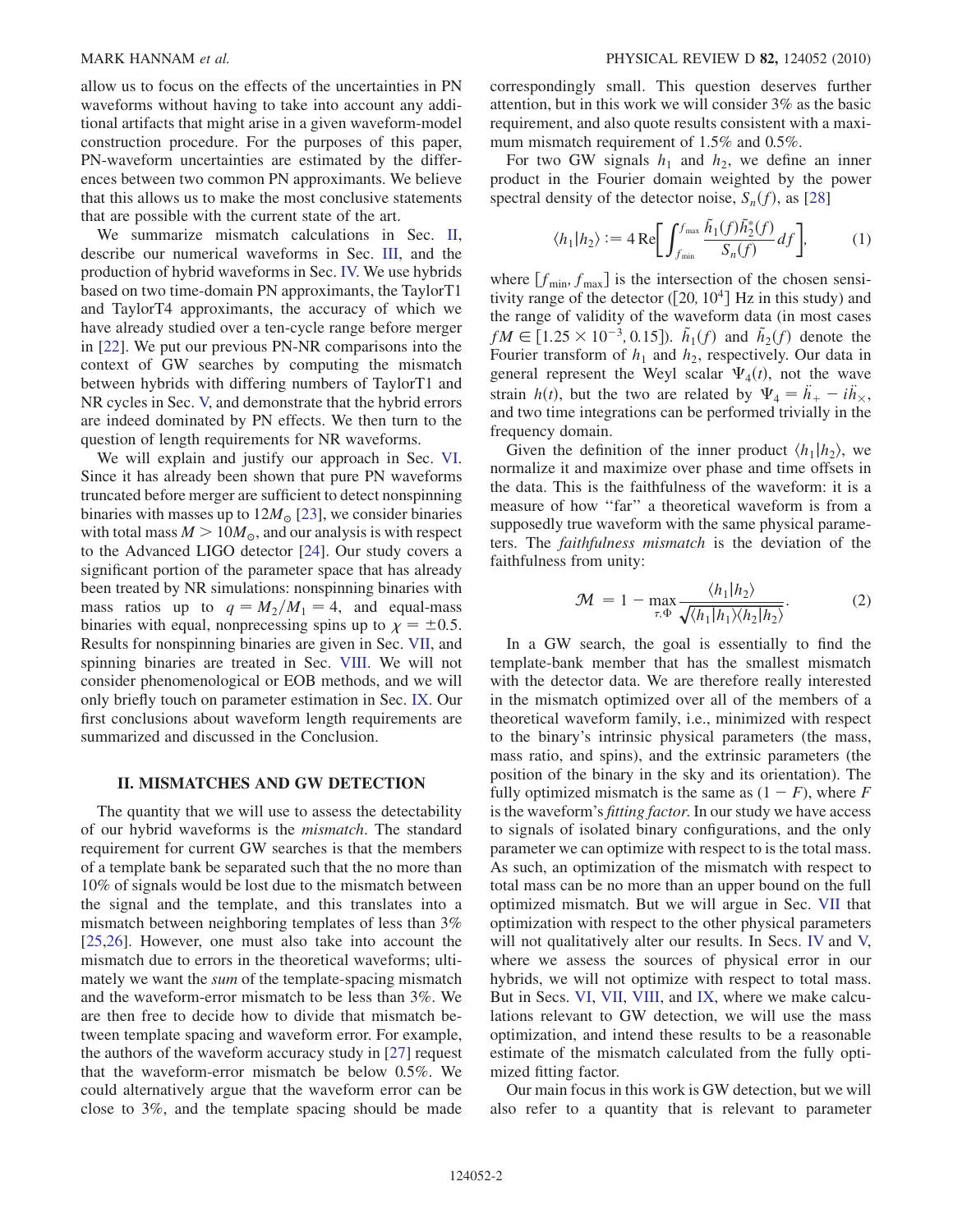estimation. If we have two theoretical waveforms for the same physical system,  $h_1$  and  $h_2$ , each with some associ-ated uncertainty, then we can define  $\delta h = h_1 - h_2$  and<br>then  $\|\delta h\|^2 = (\delta h |\delta h)$  If  $\|\delta h\| < 1$  then the two wavethen  $\|\delta h\|^2 = \langle \delta h | \delta h \rangle$ . If  $\|\delta h\| < 1$ , then the two waveforms would be indistinguishable in a detector measurement [\[27\]](#page-12-15). The indistinguishability of two waveforms depends on the signal-to-noise ratio (SNR) of the detection: if the SNR is sufficiently low, then any two waveforms will be indistinguishable (although below an SNR of eight they will not be considered detectable anyway), and for two waveforms of arbitrarily low  $\|\delta h\|$ , we can always find an SNR high enough such that they can in fact be distinguished. For example, in [[29](#page-12-17)] we found that current NR equal-mass nonspinning waveforms from five different codes would be indistinguishable in the Advanced groundbased detectors if the SNR is below 25. In [[5](#page-12-18)] it was shown that  $q = 2$  hybrid waveforms produced with the BAM and LLAMA [\[30](#page-12-19)[,31\]](#page-12-20) codes are indistinguishable for an SNR below roughly 20.

The mismatch error between two waveforms can be easily related to  $\|\delta h\|$  [\[32\]](#page-12-21). If  $\rho = \|h\|$  is the optimal SNR, then  $\|\delta h\|/\rho^2 \approx 2\mathcal{M}$ . This means that if two waveforms meet the detection criteria of  $M < 0.03$ , then they will be indistinguishable for  $\rho < 4$ , which is too weak a signal to be detected. If we want the waveforms to be indistinguishable at an SNR of  $\rho > 8$ , then the mismatch must be below about 0.8%. We see, then, that the accuracy requirements for two waveforms to be indistinguishable are in general far more stringent than those for detection. We will return to this point in Sec. [IX.](#page-10-0)

All of the results in this work will be with respect to the Advanced LIGO detector [\[24,](#page-12-12)[33\]](#page-12-22), and in general we will use a low-frequency cutoff of 20 Hz.

### III. NUMERICAL WAVEFORMS

<span id="page-2-0"></span>We consider two families of black-hole binaries. The first is equal-mass binaries in which the spin of each black hole is the same,  $S_1/M_1^2 = S_2/M_2^2 = \chi$ , and the spins are<br>parallel or antiparallel to the orbital appular momentum parallel or antiparallel to the orbital angular momentum. In these configurations the spins do not precess, making this a simple subfamily of the black-hole-binary parameter space. The spins used were  $\chi = \{0, \pm 0.25, \pm 0.50, \pm 0.75, \pm 0.75, \pm 0.75, \pm 0.75, \pm 0.75, \pm 0.75, \pm 0.75, \pm 0.75, \pm 0.75, \pm 0.75, \pm 0.75, \pm 0.75, \pm 0.75, \pm 0.75, \pm 0.75, \pm 0.75, \pm 0.75, \pm 0.75, \pm 0.75, \pm 0.75, \pm 0.75, \pm$  $\pm 0.85$ , although we will only provide length requirements up to  $\chi = \pm 0.5$  for reasons that will be explained in Sec. [VIII.](#page-8-0) The second family is nonspinning binaries with mass ratios  $q = M_2/M_1 = \{1, 2, 3, 4\}$ , where we labeled the individual masses such that  $M_2 \geq M_1$ .

The simulations were produced using the BAM code [\[34](#page-12-23)[,35\]](#page-12-24). They cover 6–10 orbits before merger. The phase error of the waveforms is at most 0.15 rad during the inspiral phase (up to  $M\omega = 0.1$ ), and on the order of 1 rad during merger and ringdown. The amplitude accuracy is within 1% during the inspiral, and within 5% during the merger and ringdown. Of more relevance to GW detection is the mismatch error of the waveforms, which is below

 $10^{-4}$  for all cases. Note that this is well within the detection requirement of 0.03, and indeed these waveforms are well within the accuracy requirements for both detection and parameter estimation with current and planned groundbased detectors [\[29\]](#page-12-17). These waveforms were all presented in detail in [\[22](#page-12-10)[,36](#page-12-25)[,37\]](#page-12-26).

# <span id="page-2-1"></span>IV. HYBRID INSPIRAL-MERGER-RINGDOWN WAVEFORMS

Complete inspiral-merger-ringdown waveforms that include arbitrarily large numbers of GW cycles before merger can be constructed by connecting PN and NR results [\[1,](#page-12-0)[2](#page-12-27),[5](#page-12-18),[38](#page-12-28),[39\]](#page-12-29). We model the inspiral regime using the time-domain approximants TaylorT1 and TaylorT4 [[5](#page-12-18),[37](#page-12-26)]. For nonspinning binaries the phase evolution is described to 3.5PN order, and the amplitude is given to 3PN order [[40](#page-12-30)]. For spinning binaries, spin effects in the phase evolution are included only up to 2.5PN order [[37](#page-12-26)], and in the case of TaylorT4 we adopt two approaches to truncating the expansion in a consistent way [\[5,](#page-12-18)[22\]](#page-12-10); the amplitude includes spin contributions up to 2PN order [\[41\]](#page-12-31).

The PN results are expansions in the frequency,  $x =$  $(M\Omega)^{2/3}$ , where  $\Omega$  is the orbital frequency of the binary<br>motion. When decomposing the GW signal in spherical motion. When decomposing the GW signal in spherical harmonics,  $\Omega$  is related to the frequency  $\omega$  of the ( $\ell = 2$ ,  $m = \pm 2$ ) modes by  $|\omega| = 2\Omega$ . As such, the PN waveforms are most accurate for small  $x$ , i.e., many orbits before merger. As the binary approaches merger, the errors in the PN approximation grow. The convergence properties of the PN expansion are not fully understood, and it is not possible to provide clear error estimates. One way to gain some insight into the PN errors is to compare results from different PN approximants and at different PN orders, and we will return to this idea later.

The only way to definitively quantify the PN errors is to compare with fully general relativistic results. This can be done over the (relatively small) number of GW cycles for which we have both PN and NR waveforms. PN-NR comparisons of phase and amplitude have been performed over  $\sim$  10 orbits prior to merger [[21](#page-12-9),[36](#page-12-25),[42](#page-12-32)–[44\]](#page-12-33). Comparisons for the cases we consider here are given in [\[22\]](#page-12-10). There we found that the TaylorT4 approximant has an accumulated phase error of no more than 0.2 rad for nonspinning cases, but the phase error grows to up to 2 rad for equal-mass cases with large spin, in particular, the  $\chi$  < 0 cases. The behavior of the TaylorT1 phase appears to be most consistent across the parameter space that we consider, with an accumulated phase error of about 1 rad in all cases, although in most cases a version of TaylorT4 is more accurate. The PN amplitude (at the highest-known PN order) has an error as high as 4% in the  $\chi = 0.85$  case, and drops to around 2% in the  $\chi = -0.85$  case, while for nonspinning configurations it is around 3%. (Note hownonspinning configurations it is around 3%. (Note, however, that the uncertainty in the NR amplitude for all of these cases is 1%.) The existence of this region of good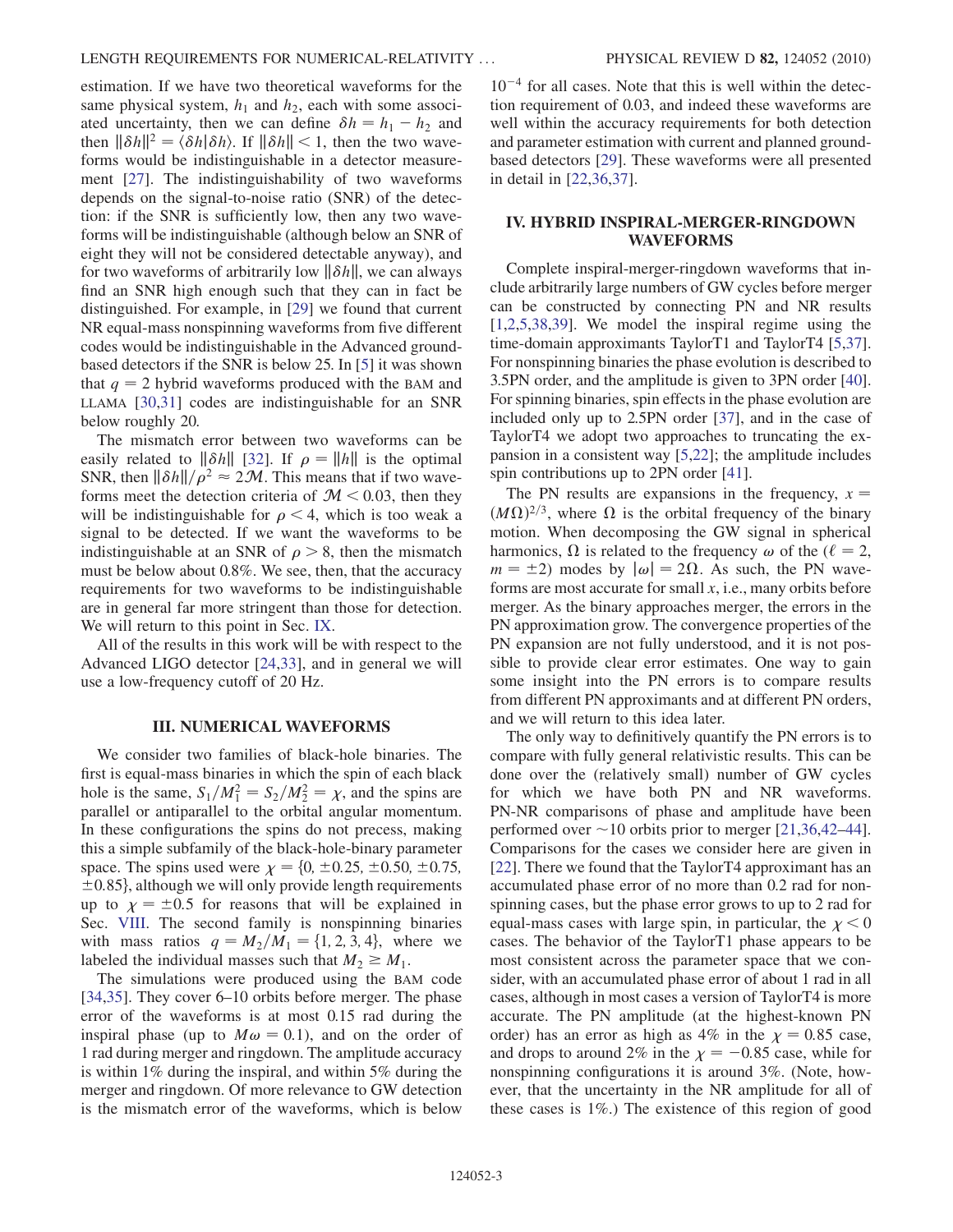agreement between PN and NR results is what allows us to combine the two into hybrid waveforms.

We construct time-domain hybrid waveforms by first decomposing the PN and NR waveforms into their amplitude  $[A_{PN}(t)$  and  $A_{NR}(t)]$  and phase  $[\phi_{PN}(t)]$  and  $\phi_{NR}(t)$ ]. We only consider clean cycles of the NR waveforms, i.e., we omit the waveform from the early part of the simulation, which contains junk radiation from the initial data and some egregious gauge artifacts. From the phase we can in turn calculate the frequency,  $\omega(t) = \partial_t \phi(t)$ . We then choose a matching frequency,  $\omega_m$ , and determine the time when both  $\phi_{PN}$  and  $\phi_{NR}$  reach that frequency, and connect the two phase functions at that time. We independently determine the time when the PN and NR amplitudes agree, and connect the amplitudes at that time. In this procedure we do not require that the transition between the PN and NR phases and amplitudes is any more than continuous. This procedure is performed on  $\Psi_4$ . In mismatch calculations we first calculate  $\Psi_4$  by making a fast Fourier transform (FFT) of  $\Psi_4$ , and then produce  $\tilde{h}$  by dividing by  $-\omega^2$ .

#### Errors due to the hybridization process

There are currently several procedures to produce hybrid waveforms that have been used in the literature, based either on a matching in the time or Fourier domains [\[1,](#page-12-0)[2](#page-12-27)[,5](#page-12-18),[38](#page-12-28)[,39](#page-12-29)]. Each procedure will itself introduce artifacts into the waveform, and we may be concerned that these artifacts will be a large source of error. Here we will compare hybrids produced using three different methods, and show that in fact the mismatch error introduced by the hybridization procedure is negligible.

We consider three equal-mass nonspinning hybrids. The first is produced by the method that we have just described. The second is produced using the method described in [\[1,](#page-12-0)[2](#page-12-27)], but applied to  $\Psi_4$  instead of the wave strain h, because we want to assess the errors due to the hybridization process, without any contamination by errors that may be introduced by a time-domain integration of  $\Psi_4$  to h. Our specific method is to choose a matching frequency,  $\omega_m$ , and to then locate the time in both the PN and NR waveforms when that frequency is reached. We then combine the two waveforms over a 200M-long window, aligning the waveforms such that the quantity

$$
\Delta \Psi = \int_{t_0}^{t_1} (\Psi_{4,\text{NR}}(t) - a e^{i\delta \phi} \Psi_{4,\text{PN}}(t + \delta t))^2 dt \qquad (3)
$$

is minimized, where  $t_0$  and  $t_1$  are respectively 100M before and after the time  $t_m$  at which each waveform reaches  $\omega_m$ , a is a scale factor,  $\delta t$  and  $\delta \phi$  are time and phase offsets, and the waveforms are initially aligned so that  $t_m$  is the same for both. The hybrid is constructed by making a linear transition between  $\Psi_{4,\text{PN}}$  and  $\Psi_{4,\text{NR}}$  over the matching window. For both hybrids, we choose a matching frequency of  $M\omega_m = 0.07$ .

<span id="page-3-1"></span>

FIG. 1 (color online). Mismatch between equal-mass nonspinning  $T4 + NR$  hybrids constructed using two different timedomain methods (solid line), and between hybrids constructed in the time domain (TD) and the frequency domain (FD). The time-domain hybrids are produced with matching frequency  $M\omega_m = 0.07$ , and the frequency-domain hybrid is matched at  $M\omega = 0.079.$ 

The third hybrid is constructed in the frequency domain, using a variant of the method described in [\[5](#page-12-18)]. We produce an FFT of the time-domain TaylorT4 approximant, and an FFT of the numerical  $\Psi_4$  data. The phase of the frequencydomain PN and NR signals is then matched in the window  $M\omega \in [0.0566, 0.113]$  and the continuous transition is carried out at the matching frequency  $M\omega_m = 0.079$ .

The non-mass-optimized mismatch is shown in Fig. [1](#page-3-1). We see that the maximum mismatch is about  $0.025\%$ between the two time-domain hybrids, and 0.03% between the time-domain and frequency-domain hybrids. Clearly, the error due purely to the hybridization procedure is, like the mismatch error of the numerical waveforms, negligible. If we consider the indistinguishability criteria,  $\|\delta h\|$  < 1, then these hybrids would be indistinguishable for SNRs of  $\rho < 40$ .

We note, however, that the difference between hybrids constructed with ostensibly the same numerical waveforms and PN approximants may have larger differences than those shown here. For example, if we compare either of the hybrids we have just described, with hybrids constructed using the integrated wave strain, as in [[1](#page-12-0)[,2\]](#page-12-27), then the mismatch can be as high as 0.8%. This is due not to the hybridization process, but to artifacts introduced in the time-domain integration of  $\Psi_4$  to h.

## <span id="page-3-0"></span>V. COMPARISON BETWEEN PN AND NR DURING THE LATE INSPIRAL

Direct comparisons between the phase and amplitude of PN approximants and NR waveforms have been made in  $[21,36,42-46]$  $[21,36,42-46]$  $[21,36,42-46]$  $[21,36,42-46]$ , and we refer the reader to  $[22]$  for PN-NR comparisons of the binary configurations studied here. In this section we reframe those comparisons in the context of hybrid waveforms and mismatches.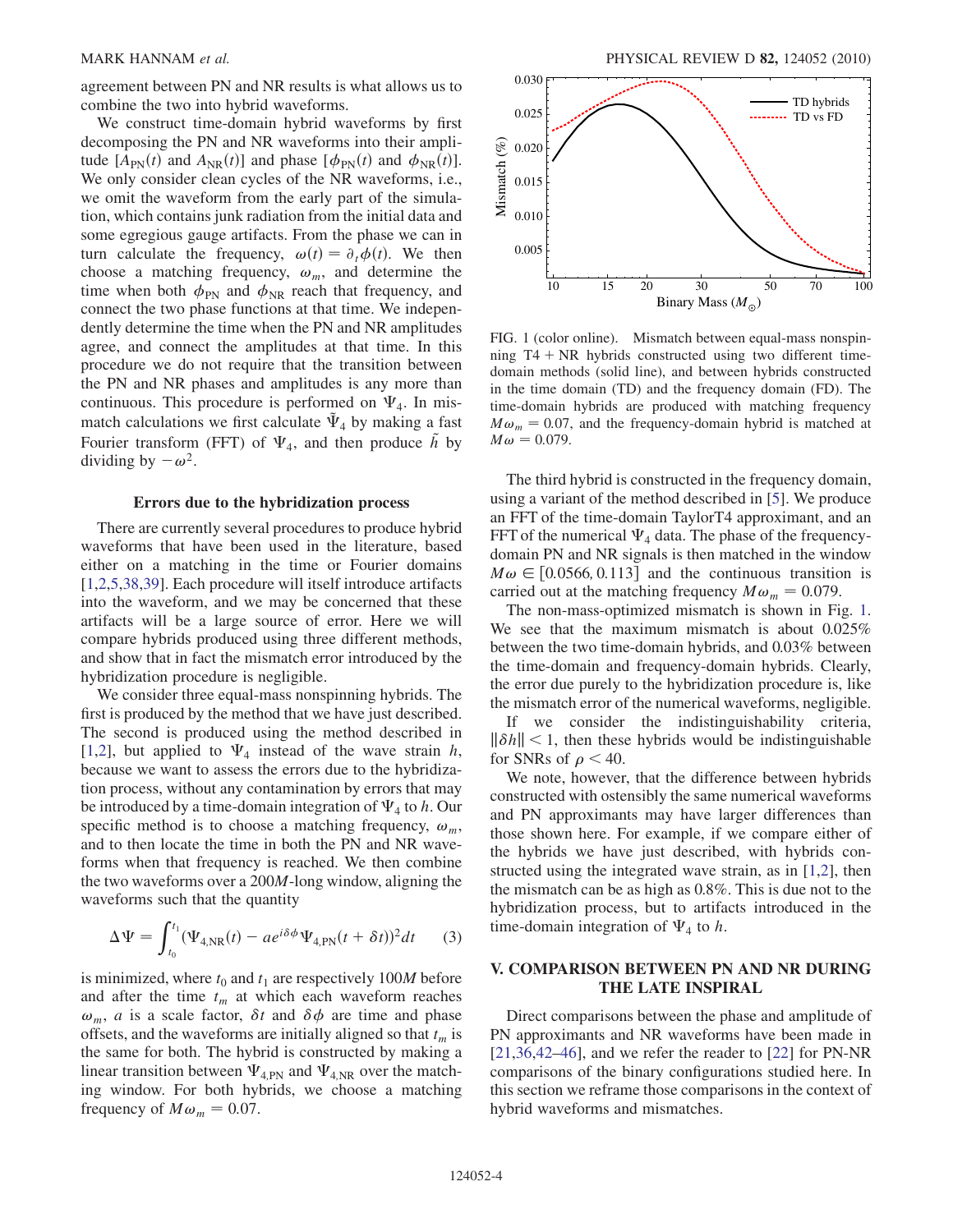### LENGTH REQUIREMENTS FOR NUMERICAL-RELATIVITY ... PHYSICAL REVIEW D 82, 124052 (2010)

For several choices of binary configuration, we construct a fiducial reference hybrid waveform by matching a 3.5PN TaylorT1 waveform to the longest available NR simulation. We then construct a set of ''candidate'' hybrid waveforms by sliding the matching region over the NR waveform (such that progressively shorter NR segments are employed in the hybrid construction). How well one candidate hybrid waveform can be distinguished from the reference waveform is given by the mismatch between the ''reference'' and the ''candidate.''

We study three cases, employing three different NR simulations: an equal-mass, nonspinning simulation performed using the SPEC code [[47](#page-12-35),[48](#page-12-36)], and two of the BAM simulations presented in [\[22\]](#page-12-10), equal-mass simulations with spins aligned and antialigned to the orbital angular momentum ( $\chi = \pm 0.75$ ). Note that in this section, we choose a low-frequency cutoff of 10 Hz, the mismatches are *not* maximized over the binary mass, and the hybrids are constructed using the procedure described in [[1](#page-12-0)[,2\]](#page-12-27).

Figure [2](#page-4-0) shows the mismatch between the reference hybrid waveform and the hybrid waveforms constructed using different matching regions in the equal-mass, nonspinning case.

The matching frequency of the reference waveform is  $M\omega_{\text{mr}} = 0.031{\text{-}}0.038$ . We will denote the matching frequency of the candidate hybrid by  $\omega_{\rm m}$ . When  $\omega_{\rm m,r} = \omega_{\rm m}$ , then the two waveforms are identical, and the mismatch is zero. As the matching frequency of the candidate waveform  $\omega_m$  is increased, the mismatches grow. This gives us a picture of the mismatch due to the disagreement of TaylorT1 and full numerical results over the frequency range  $M\omega \in [\omega_{m,r}, \omega_m]$ . For the maximum matching frequency we choose,  $M\omega_{\rm m} = 0.075$ , the maximum mismatch is 3.5%.

<span id="page-4-0"></span>

FIG. 2 (color online). Mismatch between the reference hybrid waveform and the hybrid waveforms constructed using different matching frequencies. The hybrid waveforms are constructed by matching TaylorT1 PN waveforms with the Caltech-Cornell equal-mass, nonspinning NR simulation. The PN-NR matching frequency  $\omega_{\rm m}$  of the candidate hybrids is shown in legends.

<span id="page-4-1"></span>

FIG. 3 (color online). Same as in Fig. [2](#page-4-0) except that the hybrid waveforms are constructed by matching TaylorT1 waveforms with the BAM simulation of equal-mass binary with spins  $\chi = 0.75$ .

Figures [3](#page-4-1) and [4](#page-4-2) show the mismatches between the reference and candidate hybrid waveforms for the case of equal-mass binaries with aligned and antialigned spins  $\chi = \pm 0.75$ , respectively. The  $\chi = -0.75$  reference wave-<br>form was constructed with a matching frequency of form was constructed with a matching frequency of  $M\omega_{\text{m.r}} \approx 0.038{\text{-}}0.044$ , and the  $\chi = 0.75$  waveform is matched at  $M\omega_{\text{m.r}} \simeq 0.057{\text -}0.063$ .

We see from these results that the mismatch rises above 3% at lower matching frequencies than in the nonspinning example. This is a reflection of the fact that the TaylorT1 approximant performs worse in the spinning cases.

These first results give us an indication of the mismatch error associated with the disagreement between the TaylorT1 approximant and NR results over the frequency range for which NR results exist. They show that the accumulation of mismatch error over that frequency range due to PN errors is orders of magnitude larger than the mismatch error due to errors in the numerical waveforms

<span id="page-4-2"></span>

FIG. 4 (color online). Same as in Fig. [2](#page-4-0) except that the hybrid waveforms are constructed by matching TaylorT1 waveforms with the BAM simulation of equal-mass binary with spins  $\chi = -0.75$ .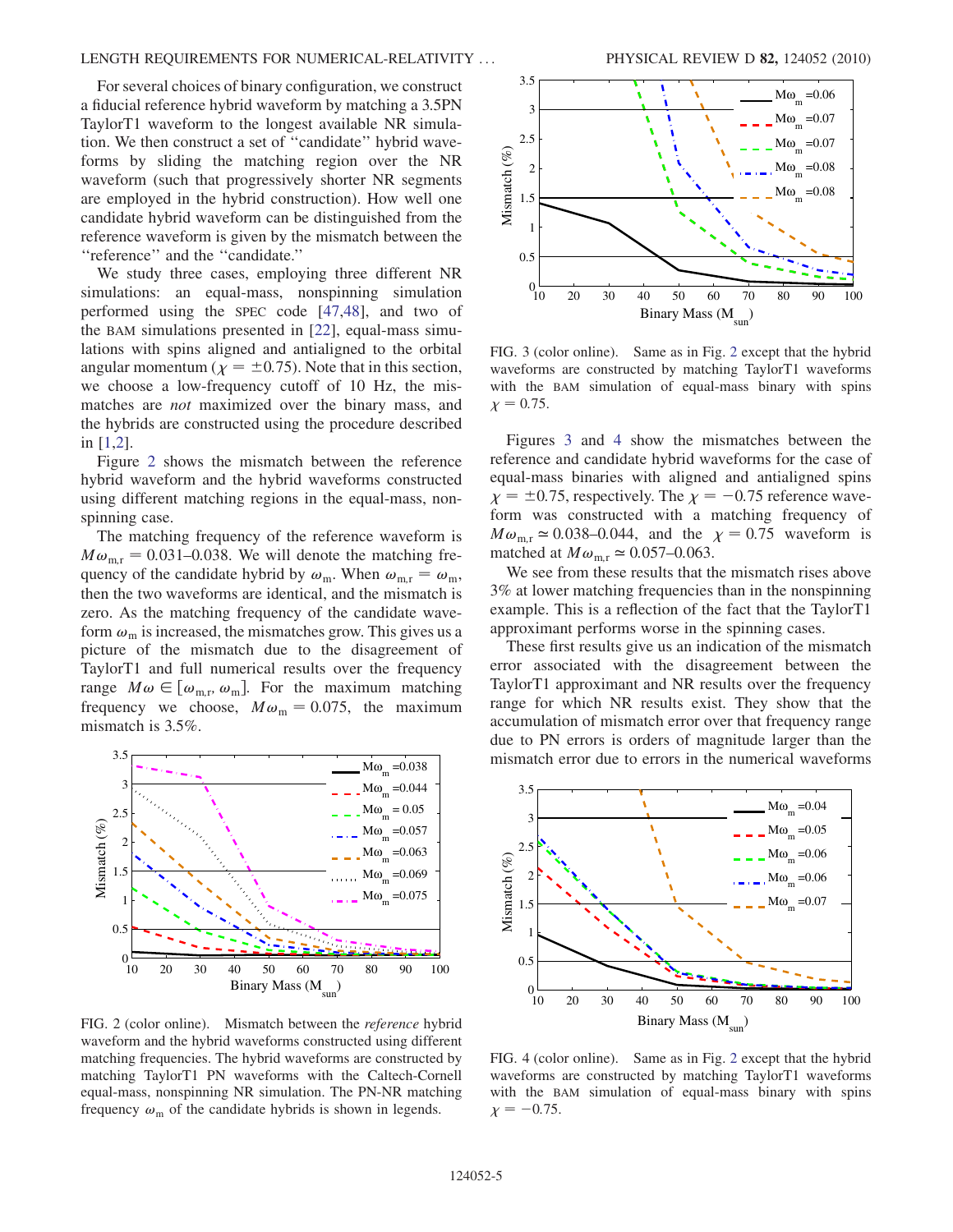or to the hybridization process. These mismatches could drop significantly if we were to minimize the mismatch with respect to binary mass, but that would not alter the qualitative observation that PN errors dominate the error in our hybrid waveforms.

## <span id="page-5-0"></span>VI. WAVEFORM LENGTH REQUIREMENTS: GENERAL PROCEDURE

In producing hybrid waveforms, we have seen that the dominant error source is the error in the PN approximation. We expect the PN waveforms to be increasingly accurate as we move to lower frequencies (i.e., earlier in the inspiral), and so the lower the frequency  $\omega_m$  at which we can match (i.e., the more NR cycles we can use) the better. Our goal now is to determine the highest acceptable matching frequency for a variety of accuracy criteria for the full waveforms.

A previous study showed that pure PN approximants of nonspinning binaries (i.e., without any stitching to merger and ringdown signals) are adequate for detection purposes up to about  $12M_{\odot}$  [[23](#page-12-11)]. Therefore our PN + NR hybrids have to be accurate only for total masses  $M \ge 10M_{\odot}$ . Above these masses the mismatch between PN inspiral waveforms and full inspiral-merger-ringdown waveforms deteriorates quickly [[23](#page-12-11)[,38](#page-12-28)[,49\]](#page-12-37).

The main difficulty in assessing the physical accuracy of hybrids is that, since we cannot rigorously quantify error bars in the PN waveforms, any error estimates we make on our complete waveforms can be no better than an educated guess. The best we can do is to make clear what assumptions have gone into our guess, and to what extent this guess can be considered conservative or optimistic. We will now describe the procedure we have used, and our justifications for it.

Our approach is the following. We start by defining a model waveform that we will regard for the purposes of this study as the ''true'' physical waveform.

For nonspinning binaries we know that during the frequency range in which PN and NR results overlap, the TaylorT4 approximant captures the phase evolution with high accuracy. We now *assume* that the TaylorT4 phase continues to be physically correct to much lower frequencies, and we construct a TaylorT4  $+$  NR hybrid and treat that as the true GW waveform from our system. In other words, we treat this hybrid as if it were a numerical waveform starting at  $M\omega = 0.006$ , which corresponds to 20 Hz for a  $10M_{\odot}$  binary. Such a waveform covers ~650 cycles before merger. We have no expectation of ever producing such a waveform in a numerical simulation, but for the purposes of this exercise we will treat our hybrid as if it were the result of just such a simulation, and refer to it as  $NR_{L}$ .

Our goal is to assess the accuracy of  $PN + NR$  hybrids constructed using a reasonable choice of PN approximant. Based on its phase accuracy near merger, we choose the TaylorT1 approximant. We construct hybrids of TaylorT1 with  $NR_{L}$ , and due to the great length of  $NR_{L}$  we have the freedom of matching at arbitrarily low frequencies.

We then calculate the mismatch between  $T1 + NR<sub>L</sub>$  and the true  $NR_{L}$  waveform, and use this to estimate the ability of  $T1 + NR<sub>L</sub>$  to detect the true signal. This process is repeated for a range of matching frequencies, which allows us to determine the highest matching frequency at which the T1 +  $NR<sub>L</sub>$  hybrid is sufficiently accurate for detection of binaries above  $10M_{\odot}$ .

The one key assumption in this procedure is that the TaylorT4 phase can be trusted to much lower frequencies than those where it has currently been compared with full numerical results. The first and most detailed study of TaylorT4 was presented in [[21](#page-12-9)], which included frequencies down to  $M\omega \approx 0.035$ , so we know that TaylorT4 (at least in the nonspinning case) is accurate down to that frequency. But below that frequency we have no information about its accuracy with respect to waveforms from full general relativity. We expect that the difference between the TaylorT4 and TaylorT1 phases provides a reasonable estimate of the phase error in a typical approximant, but there is no way to prove this. Ultimately one is reduced to a statement of faith in the accuracy of PN methods.

Let us illustrate this point with two extreme views.

Instead of comparing TaylorT1 and TaylorT4 hybrids, we could compare hybrids produced using different effective-one-body (EOB) calculations. It has been claimed that EOB methods, particularly after calibration to numerical results, provide an extremely accurate model of the full GW signal [[7](#page-12-2)[–15](#page-12-3)[,50–](#page-12-38)[54](#page-12-39)]. As with standard PN approximants, EOB results can only be tested in the regime where NR results exist. However, all PN and EOB results make use of expressions for the GW flux and energy loss of the binary, and it has been shown in [\[55\]](#page-12-40) that EOB estimates of these quantities agree with NR results far better than any standard PN estimates. We might then expect, on this evidence alone, that EOB results are far more accurate than any standard PN approximant, and the appropriate comparison would be between hybrids produced using variants of the EOB method.

This view suggests that the comparison we are proposing—between T1 and T4 hybrids—is overly pessimistic of the potential physical fidelity of hybrid waveforms.

An alternative view is that EOB waveforms (whether the final waveform phase, or the flux and energy-derivative ingredients) have nonetheless only been compared with full general relativity (GR) results close to merger, and their accuracy at lower frequencies is unknown. One could argue that we should be much more conservative, and instead of comparing 3.5PN TaylorT1 and TaylorT4 hybrids, we should compare hybrids constructed using different PN orders. Only by comparing, for example, 2.5PN and 3.5PN results, can we hope to estimate the error between 3.5PN results and those from full GR. As we will see in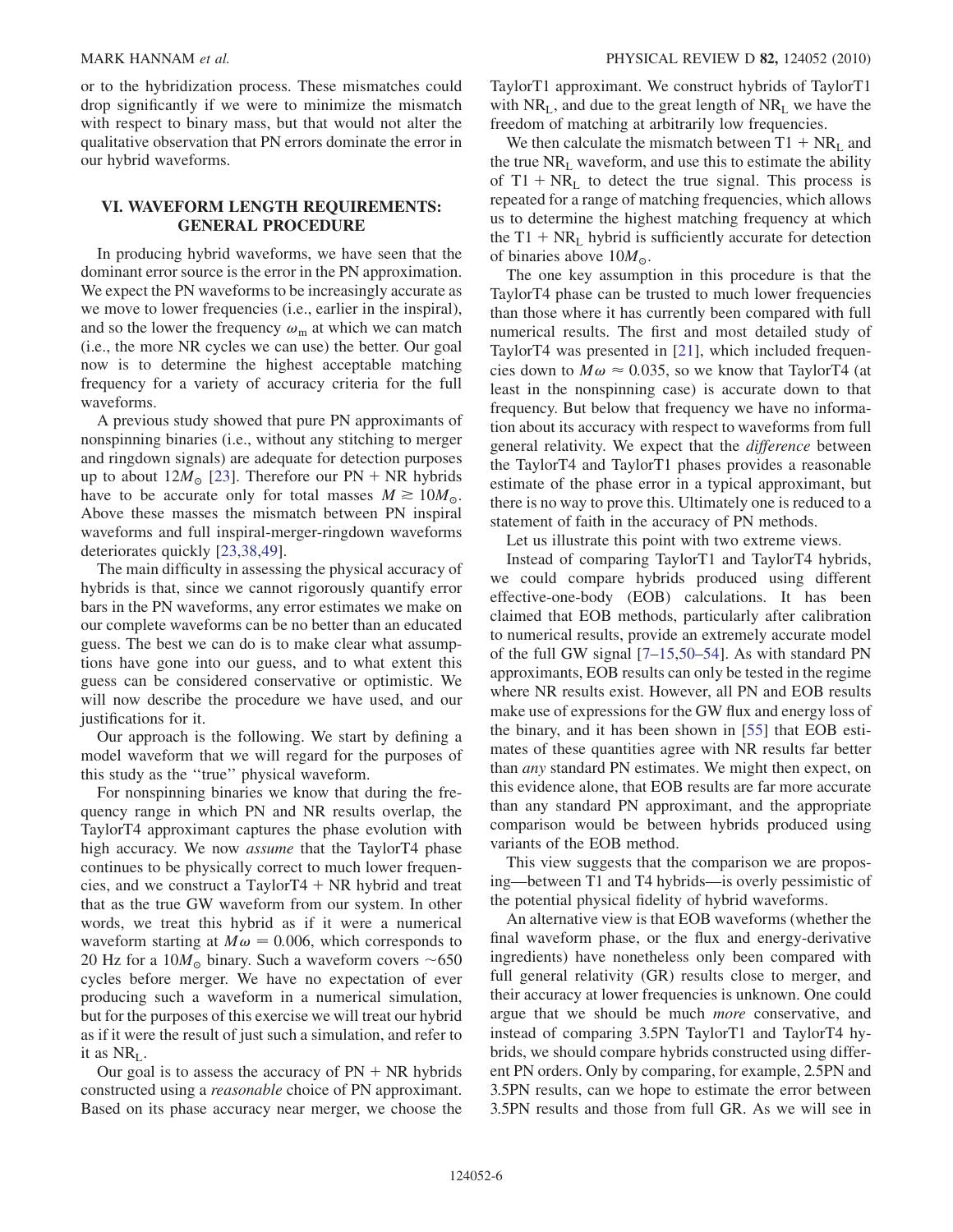Sec. [VII](#page-6-0), this provides an extremely pessimistic view of the accuracy of 3.5PN waveforms.

In the end, then, we consider our proposed T1-T4 comparison to be a reasonable compromise between these two extreme views. But we hope this long preamble serves as a caveat that all such comparisons are by no means fully conclusive.

## VII. NONSPINNING BINARIES

<span id="page-6-0"></span>We will now investigate the length requirements for simulations of nonspinning binaries. We start with the equal-mass nonspinning case.

We first construct a hybrid between 3.5PN TaylorT4 and our numerical waveform. We make the transition between PN and NR at a matching frequency  $M\omega_m = 0.09$ . Figure [5](#page-6-1) shows the mismatch between this waveform and a hybrid produced with a different matching frequency, and suggests that for our purposes the resulting hybrid does not depend strongly on the matching frequency  $\omega_m$ , since we are not concerned by mismatches that are below 0.5%. Note that these results are a further reflection of the good agreement of TaylorT4 with the numerical phase at these frequencies; we see from Fig. [2](#page-4-0) that the same would not be true for  $T1 + NR$  hybrids.

We treat this waveform as if it were an extremely long numerical waveform, and denote it  $NR<sub>L</sub>$ . This is our target GW signal. It is around  $4 \times 10^5 M$  in duration, making it 2 orders of magnitude longer than the longest current equal-mass nonspinning waveform [\[21\]](#page-12-9). TaylorT1 +  $NR<sub>L</sub>$ hybrids are then constructed with a range of matching frequencies, and compared with NRL, as described in the previous section.

Figure [6](#page-6-2) shows the mismatch between  $NR_L$  and T1 +  $NR_{L}$  hybrids for  $M\omega_{m} = 0.045, 0.05, 0.06, 0.07, 0.09$ . Above the highest matching frequency of  $M\omega_m = 0.09$ 

<span id="page-6-1"></span>

FIG. 5. Mismatch between  $T4 + NR$  hybrids constructed with matching frequencies  $M\omega_m = 0.06$  and  $M\omega_m = 0.09$ . We see that the mismatch between T4 hybrids constructed at different matching frequencies is below 0.12% over the entire mass range that we consider.

<span id="page-6-2"></span>

FIG. 6 (color online). Mismatches between  $T1 + NR_1$  and NR<sub>L</sub> hybrids, for matching frequencies  $M\omega_m = \{0.045, 0.05, ...\}$  $0.06, 0.07, 0.09$ .

both hybrids are identical for all the matching frequencies we have chosen. This means that for masses above about  $150M_{\odot}$ , the two waveforms will be almost identical within the consitivity range of the detector, and their mismatch the sensitivity range of the detector, and their mismatch should approach zero. For this reason Fig. [6](#page-6-2) considers masses only up to  $100M_{\odot}$ , and indeed we see that the mismatch has essentially dropped to zero by  $100M_{\odot}$ .

At lower masses, the difference between the two PN approximants dominates, and the mismatch rapidly grows. At yet lower masses, the PN approximants are being sampled at lower frequencies, where their agreement is better, and we expect the mismatch to fall. This behavior can be seen for the matching frequency  $M\omega_m = 0.09$ , where the peak mismatch is at about  $13M_{\odot}$ . For lower matching frequencies, the peak mismatch is pushed to lower masses, and for  $M\omega_m \leq 0.05$  we do not see it in the figure. We expect that the location of the mismatch the figure. We expect that the location of the mismatch maximum is related to the mass at which  $M\omega_m$  is at the detector's most sensitive frequencies. The detector's peak sensitivity is at around 200 Hz, and for example  $M\omega =$ 0.09 corresponds to that frequency for  $M = 15.4M_{\odot}$ , which is consistent with Fig. [6.](#page-6-2)

As described in Sec. [VI,](#page-5-0) the mismatch is optimized with respect to the total mass of the binary. We cannot optimize over the mass ratio, because we do not have access to numerical waveforms with  $q$  close to unity. However, we can make a crude estimate of the magnitude of the effect of mass-ratio optimization. If we consider a  $10M_{\odot}$  binary, then most of the hybrid in the detector's sensitivity band is from the PN contribution. We vary the mass ratio of a TaylorT1 waveform until its phase agreement with TaylorT4 is optimized, and then construct a TaylorT1  $+$  $NR<sub>L</sub>$  hybrid using that mass ratio, and repeat the above analysis with  $M\omega_m = 0.06$ . The optimal mass ratio is  $q =$ 0:999 85, and the change in the mismatch is indistinguishable on the scale of Fig. [6.](#page-6-2) This suggests that the mass optimization by itself is sufficient to give an indication of the full mismatch error of our hybrids.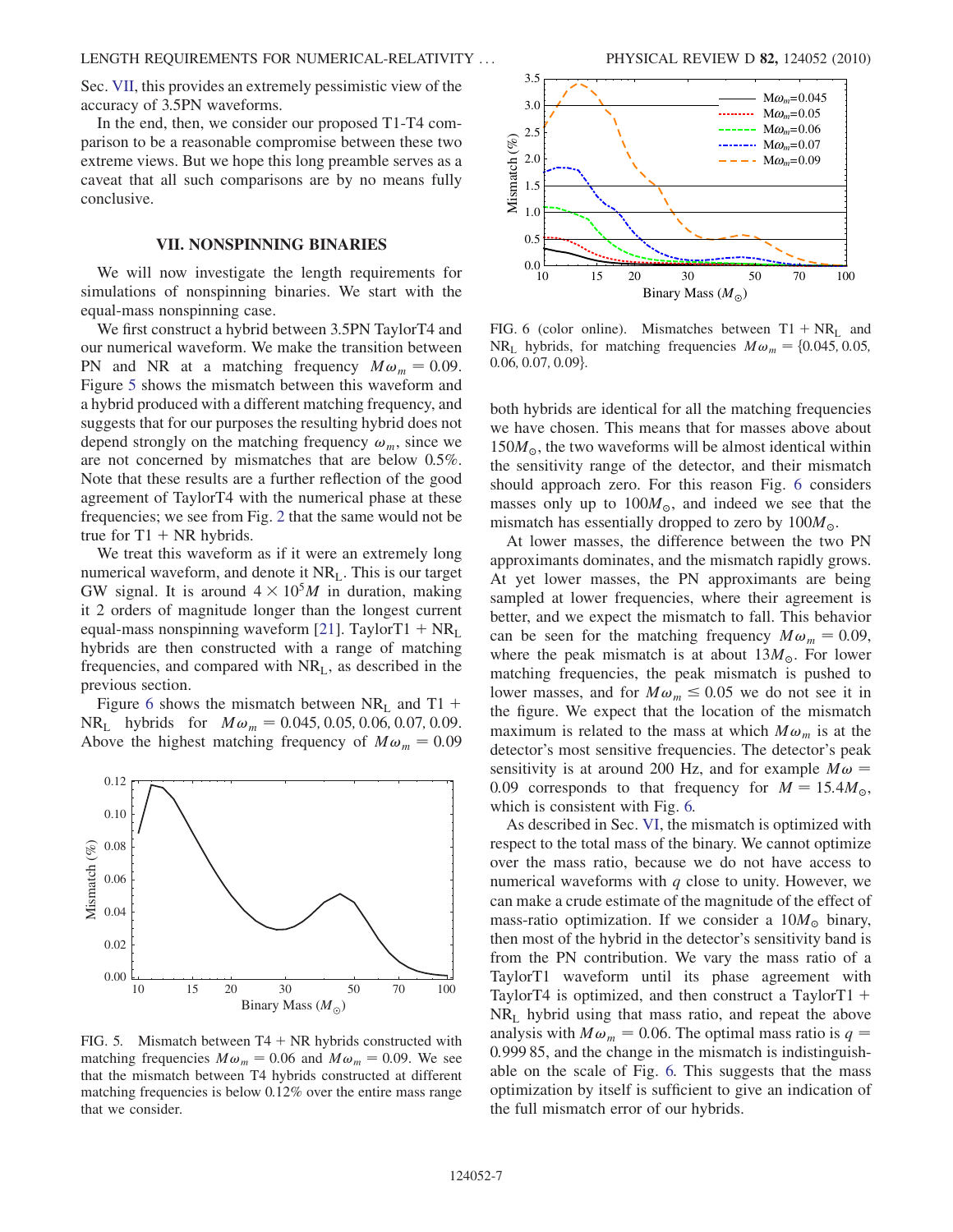If we are willing to consider waveforms acceptable so long as the waveform-error mismatch is below 3%, then we see from Fig. [6](#page-6-2) that the  $M\omega_m = 0.09$  T1 hybrids are almost good enough, and hybrids produced with any lower matching frequency are acceptable. With this criterion, we need waveforms that contain only five GW cycles before merger, or about two orbits. (Note that the number of GW cycles before the peak amplitude is more than simply twice the number of orbits, because the approximate quadrupole relation  $\omega = 2\Omega$  no longer holds.)

Being more realistic, and demanding that the mismatch is below 1.5% (so that the remainder of our allowed 3% mismatch is taken up by the template spacing), a matching frequency of  $M\omega_m = 0.06$  is more than acceptable. This means that we need about 11 GW cycles before merger, or about five orbits. If we are especially stringent and require that the error mismatch be below 0.5%, then we must match below  $M\omega_m = 0.05$ , and this requires 15 cycles (seven orbits).

For the equal-mass nonspinning case, then, we see that the NR-waveform length requirements for GW detection are not very high: five orbits are sufficient, and seven orbits are plenty.

At this point we may ask what happens if we decide to be much more conservative in estimating the PN error. We can do this by repeating the exercise above, but instead using TaylorT1 waveforms at only 2.5PN order. The results are shown in Fig. [7.](#page-7-0) We see that the variation in the mismatch is dramatic. Even if we choose a matching frequency of  $M\omega_m = 0.04$  (which corresponds to 23 GW cycles before merger), the waveforms are not accurate enough for searches, irrespective of template-bank spacing, for masses below 15 $M_{\odot}$ . Only if we match at  $M\omega = 0.03$  (40 cycles before merger) are the waveforms usable, and to get close to the more rigorous mismatch requirement of 1.5% for all masses, we need  $M\omega = 0.02$ , which corresponds to 80 GW cycles before merger. If one is to adopt the view that this is a realistic estimate of the uncertainty in our

<span id="page-7-0"></span>

FIG. 7 (color online). Mismatches between  $T1 + NR_1$  and  $NR<sub>L</sub>$  hybrids, where the TaylorT1 approximant is evaluated at only 2.5PN order.

3.5PN approximants, then we must conclude that hybrids constructed from even the longest numerical waveforms currently published are only useful for searches down to 15–20 solar masses. It is the opinion of the authors, however, that this is a gross exaggeration of the error in 3.5PN approximants.

We now consider higher mass ratios. The results in [\[22\]](#page-12-10) suggest that TaylorT4 is also a good model for the true waveform for the mass ratios that we consider,  $q =$  $\{1, 2, 3, 4\}$ . We find that the maximum acceptable matching frequency drops as the mass ratio increases, so that we need longer numerical waveforms. Figure [8](#page-7-1) shows the results for  $q = 4$ , which is the most extreme case. The figure shows results with matching frequencies  $M\omega_m =$ {0.04, 0.045, 0.05, 0.06, 0.07}. Clearly matching frequencies of  $M\omega = 0.07$  will not be sufficient even if we allow mismatches up to 3%, but  $M\omega_m = 0.06$  (15 cycles, or about 7 orbits before merger) is borderline. A matching frequency of  $M\omega_m = 0.05$  (21 cycles, 10 orbits) ensures mismatches no higher than 1.5%, and mismatches below 0.5% require a matching frequency of  $M\omega = 0.04$  (33) cycles, or about 15 orbits).

We see, then, that for higher mass ratios it is not sufficient to produce waveforms of the same modest lengths as in the equal-mass case. This is unfortunate, because higher-massratio simulations are far more computationally expensive. This result also highlights a drawback of direct comparisons between NR and PN results over a small number of cycles before merger: in such comparisons, the performance of TaylorT1 and TaylorT4 is roughly the same for  $q = 1$  and  $q = 4$ , and we might therefore conclude that the length requirements for NR waveforms would be the same if we want to produce sufficiently accurate  $TaylorT1 + NR$  hybrids in either case. But these results show otherwise; we need more cycles for higher mass ratios.

The  $q = 4$  numerical waveform used for this study covers 17 GW cycles before merger, and so would in principle be usable for searches down to  $10M_{\odot}$ , although

<span id="page-7-1"></span>

FIG. 8 (color online). Mismatches between  $T1 + NR_L$  and NR<sub>L</sub> hybrids for  $q = 4$ , with matching frequencies  $M\omega_m$  =  $\{0.04, 0.045, 0.05, 0.06, 0.07\}.$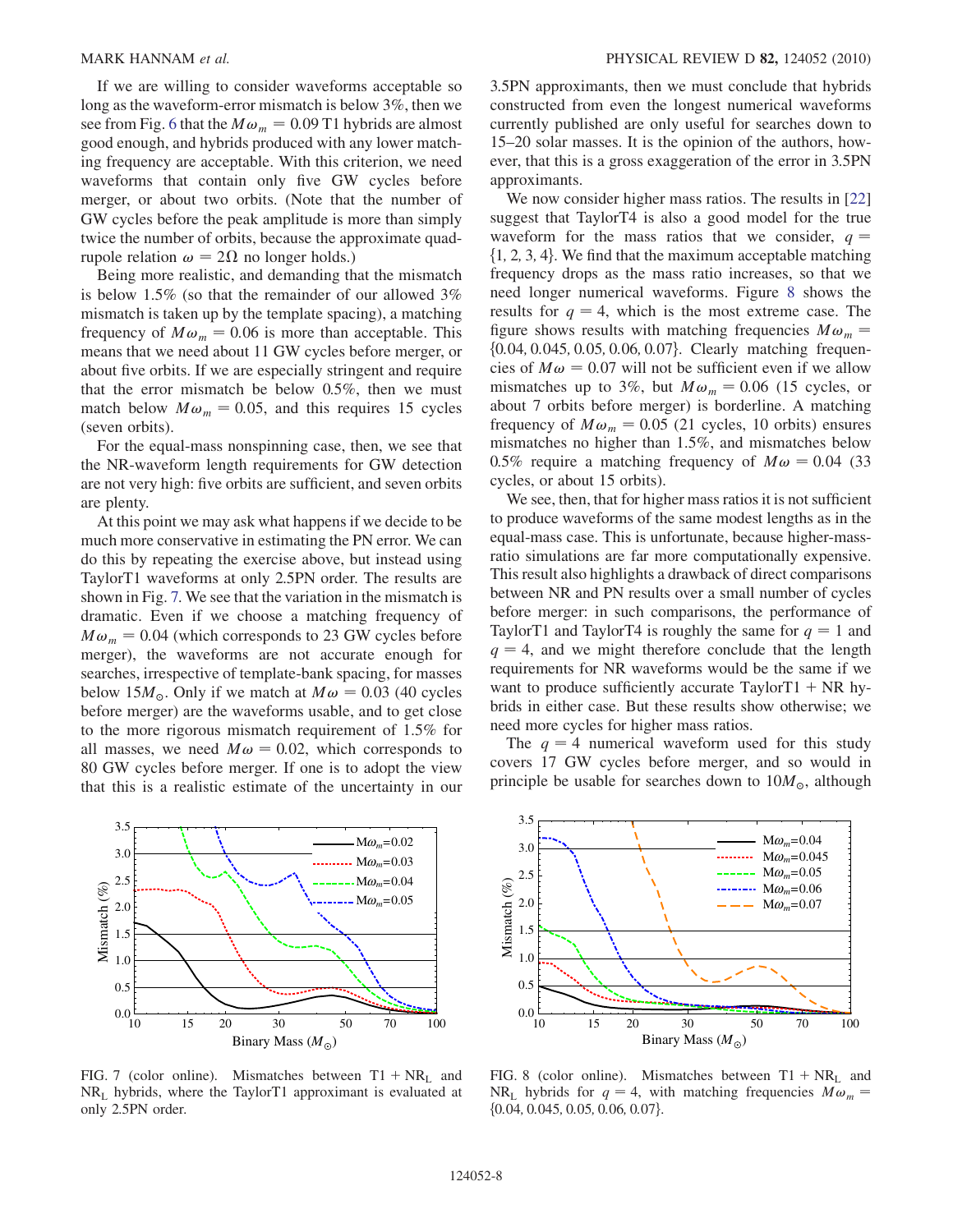a slightly longer waveform (for example including ten clean inspiral cycles) would be preferable. It is clear, however, that (1) producing acceptable  $q = 4$  waveforms is certainly feasible with current codes, but (2) it is nontrivial to estimate the length requirements for yet higher mass ratios.

As a final point, note that for matching frequencies above  $M\omega_m = 0.06$ , the mismatch is above 3% for binaries at  $10M_{\odot}$ . This appears to be in contradiction with the results in [\[23\]](#page-12-11), where it was found that PN inspiral waveforms have a mismatch error below 3% for masses below  $12M_{\odot}$ . This illustrates that mismatches between hybrid waveforms may be higher than those between nurs PN waveforms may be higher than those between pure PN waveforms even at relatively low masses, because any optimization in the alignment of the PN part of two hybrids will introduce a dephasing in the NR part, and increase the mismatch. As we have already discussed, this effect decreases for lower masses, but nonetheless means that two  $10M_{\odot}$  hybrids will usually have a higher mismatch that two  $10M_{\odot}$  PN waveforms. We will discuss this point in further  $10M_{\odot}$  PN waveforms. We will discuss this point in further detail in future work detail in future work.

#### <span id="page-8-0"></span>VIII. EQUAL-MASS SPINNING BINARIES

We now tackle the cases with spin. The TaylorT4 approximant no longer accurately tracks the true phase in the last cycles before merger, and it would be difficult to justify its use in constructing an  $NR_{\text{L}}$  hybrid as in the previous section. (See Figs. 7 and 8 in [[22](#page-12-10)].)

Without a promising approximant to use to produce a stand-in for a true waveform, our next-best option is to construct one. The nonspinning terms of TaylorT4 are known up to 3.5PN order, but the spinning terms are known only up to 2.5PN. Perhaps if we knew the 3PN and 3.5PN contributions, the spinning TaylorT4 would be just as good as the nonspinning version? Whether this is true or not, we can certainly introduce 3PN and 3.5PN terms that improve its agreement with numerical results. Our procedure is to adjust the coefficients of such terms so as to minimize the square-integral phase difference between the PN and NR waveforms, as defined by [\[22\]](#page-12-10)

$$
\overline{\Delta \phi}(t_N) = \frac{1}{\sqrt{-t_N}} \bigg[ \int_{t_N}^{t_0} (\phi_{\rm NR}(t) - \phi_{\rm PN}(t))^2 dt \bigg]^{1/2}, \quad (4)
$$

where  $N$  is the number of cycles included in the comparison, and we choose  $N = 10$ , and the final time  $t_0$  is the time that corresponds to the GW frequency at which we end our comparison, which in these cases is  $M\omega = 0.1$ . We find in practice that the phase evolution is almost identical using an approximant with either an optimized 3PN coefficient only, or both 3PN and 3.5PN coefficients. This suggests that our fitting procedure over 10 GW cycles is not very sensitive to higher-order coefficients.

However, the minimization process is sensitive to the initial guess for the coefficients, and it is possible that other choices are possible with similar results. The particular

<span id="page-8-1"></span>TABLE I. Empirically calculated 3PN and 3.5PN coefficients that produce a TaylorT4 approximant that agrees well with the NR phase over the last ten cycles up to  $M\omega = 0.1$ .

| $\chi$  | 3PN      | 3.5PN    |  |
|---------|----------|----------|--|
| $-0.85$ | 989.4    | 16.26    |  |
| $-0.75$ | 775.3    | 21.11    |  |
| $-0.50$ | 259.2    | 23.99    |  |
| $-0.25$ | 39.73    | $-1.22$  |  |
| 0       | 0.868    | $-0.111$ |  |
| 0.25    | $-128.9$ | 0.320    |  |
| 0.50    | $-204.6$ | 1.070    |  |
| 0.75    | $-298.5$ | 38.97    |  |
| 0.85    | $-268.6$ | $-1.009$ |  |

coefficients that we use are given in Table [I](#page-8-1). We note that the 3PN coefficients depend roughly monotonically on the spin of the black holes, but we will not attempt to infer any significance on the particular values that we obtain. It is important to bear in mind also that these coefficients are chosen to achieve the best agreement over only ten GW cycles, and those cycles are near merger, where the PN approximation is close to breaking down. The ''correct'' 3PN and 3.5PN coefficients, when they are derived analytically, will be such that they will be expected to lead to a GW phase that is physically correct at low, not high, frequencies. The coefficients that we are using may have the reverse properties, and lead to a poor estimate of the phase at low frequencies—and in fact our ad hoc coefficients may adversely distort the phase function during the early inspiral. If anything, this will lead us to conclude that our waveforms should be much longer than they really need to be, and so our results will still provide an upper bound on the necessary waveform length. And this is our goal.

This point is illustrated in Fig. [9,](#page-8-2) which shows the accumulated phase disagreement between the optimized 3.5PN TaylorT4 approximant, and our three standard

<span id="page-8-2"></span>

FIG. 9 (color online). Phase disagreement between the optimized 3.5PN TaylorT4 approximant, and three other approximants: TaylorT1, T4, and T4 $_{\text{truncated}}$ , for the  $\chi = 0.5$  case. The time  $t = 0$  corresponds to the frequency  $M\omega = 0.06$ , where the phases are lined up.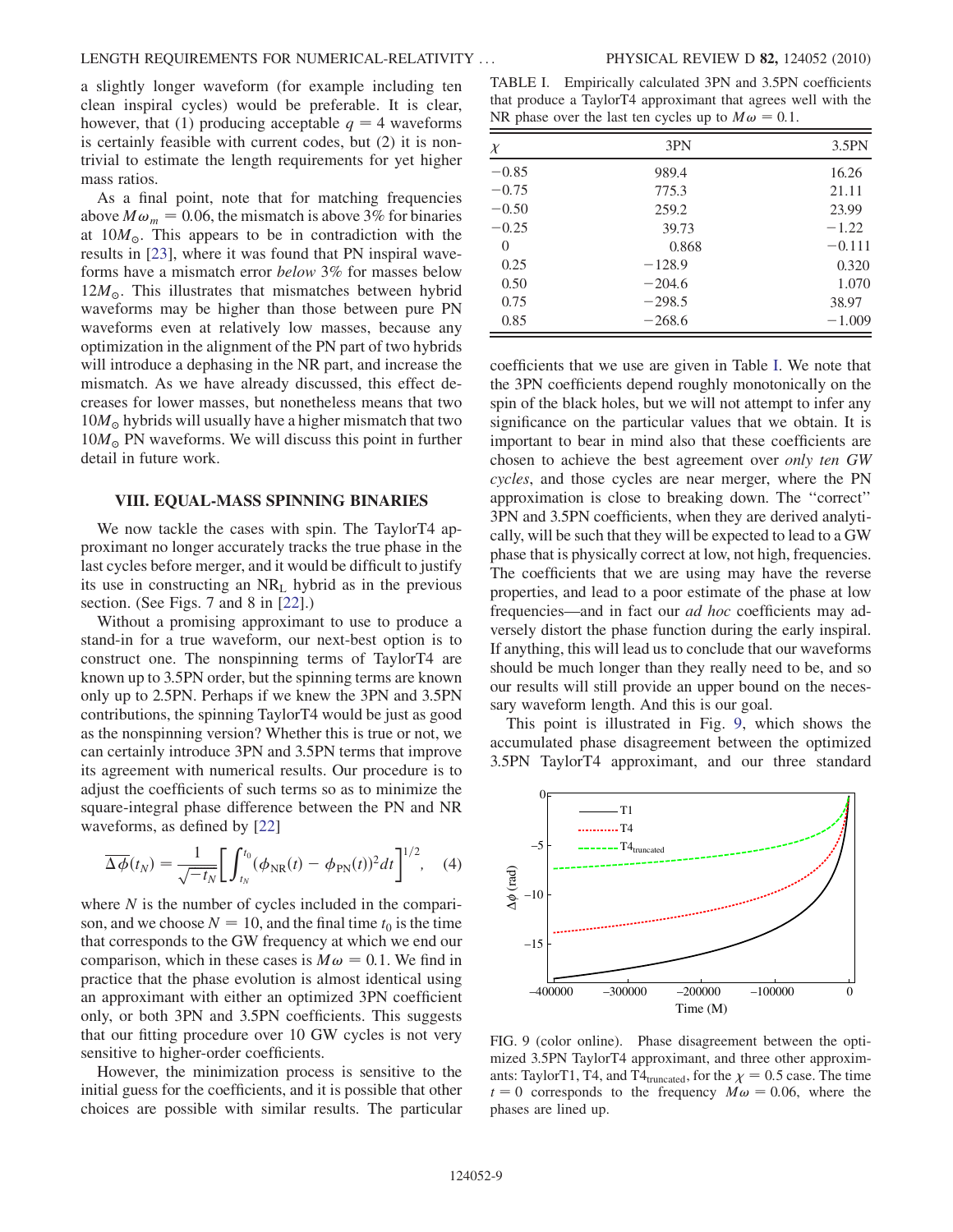approximants, TaylorT1, TaylorT4, and TaylorT4 $_{\text{truncated}}$ for the  $\chi = 0.5$  case. The results in [[22](#page-12-10)] show that T4 agrees best with the NR data over the ten cycles of comparison, T1 is the next best, and  $T4_{truncated}$  performs worst. But if we look now at Fig. [9](#page-8-2), which shows the phase disagreement during all of the early inspiral up to  $M\omega =$ 0.06, we get a different impression. Now the  $T4_{truncated}$ approximant performs best, while T4 is next best, and T1 is the worst. This confirms our suspicion that the relative performance of different approximants during the last orbits of the binary may be quite different to their performance during the earlier inspiral—but it also tells us that if we compare the hybrids produced by the optimized 3.5PN T4 approximant with TaylorT1 hybrids, then this will give us the most conservative estimate of the length requirements of our waveforms. This is because it is the phase disagreement that dominates the mismatch, and Fig. [9](#page-8-2) suggests that the  $T1-T4_{3.5PN}$  mismatches will be the worst.

We will focus on two cases,  $\chi = -0.5$  and  $\chi = 0.5$ . The smatch plots for these cases are shown in Fig. 10. The mismatch plots for these cases are shown in Fig. [10.](#page-9-0) The most notable aspect of these two plots is the dramatic difference in the mismatches as a function of matching frequency between the two cases. For the anti-hangup case  $\chi = -0.5$ , a matching frequency of about  $M\omega_m = 0.055$ <br>appears to be sufficient to achieve mismatches below 1.5% appears to be sufficient to achieve mismatches below 1.5%.

<span id="page-9-0"></span>

FIG. 10 (color online). Mismatches between T1 and T4 hybrids for the cases  $\chi = -0.5$  (upper panel) and  $\chi = 0.5$  (lower panel).

This corresponds to about ten cycles before merger, and is comparable to what we saw in the nonspinning case. For the hangup case  $\chi = 0.5$ , on the other hand, a matching frequency of between 0.04 and 0.05 is necessary. A matching frequency of  $M\omega_m = 0.04$  corresponds to 28 cycles before merger, or 13 orbits. Some of this difference is due to the effect of spin on the rate of inspiral: from a given frequency, there will be more cycles before merger in the hangup case than in the anti-hangup case. Since the hangup case requires matching at a lower frequency, this adds yet more cycles to our estimate—and so we end up with almost a factor of 3 difference in the number of NR cycles that are required.

To test the robustness of our results, we have also calculated the best-fit modifications to the 3PN and 3.5PN by optimizing over a smaller number of NR cycles. There is a large variation in the parameters as the number of included NR cycles is changed, but we have found that the change in the overall mismatch results is at a level that would not be distinguishable in the figures.

Table [II](#page-9-1) summarizes the number of cycles required before merger for the different cases, for different levels of mismatch requirement. Spins up to only  $|\chi| = 0.5$  are used, because in higher-spin cases the deviation of the known T4 approximant from the NR phase is so large that the required 3PN and 3.5PN coefficients appear to distort the overall phase evolution too severely. We can infer from this table, however, that for  $\chi < -0.5$ , simulations that include 20 GW cycles before merger (ten orbits) tions that include 20 GW cycles before merger (ten orbits) should allow the construction of T1 hybrids that are within the 3% mismatch accuracy requirement, but for high  $\chi$  > 0.5 many more cycles may be required.

The table also indicates, assuming that we will allow a maximum error mismatch up to 3%, the minimum mass that can be searched for using hybrids constructed from the numerical waveforms presented here. These numbers are provided as a snapshot of what can be done with the wave-

<span id="page-9-1"></span>TABLE II. Summary of mismatch calculations. The second, third, and fourth columns give the minimum number of numerical GW cycles before merger that ensure mismatches below 3%, 1.5%, and 0.5% for all masses above  $10M_{\odot}$ . The last column indicates the lowest mass for which the numerical waveforms studied here could be used for searches, assuming that the mismatch error can be as high as 3%.

| Configuration $\mathcal{M} < 3\%$ $\mathcal{M} < 1.5\%$ $\mathcal{M} < 0.5\%$ $M_{\text{min}}/M_{\odot}$ |      |      |      |    |
|----------------------------------------------------------------------------------------------------------|------|------|------|----|
| $x = -0.5$                                                                                               | 8.0  | 10.0 | 19.0 | 10 |
| $\chi = -0.25$                                                                                           | 10.0 | 15.0 | 20.0 | 10 |
| $\chi=0$                                                                                                 | 7.0  | 9.5  | 15.0 | 10 |
| $\chi = 0.25$                                                                                            | 13.0 | 18.0 | 26.0 | 10 |
| $\chi = 0.5$                                                                                             | 20.0 | 26.0 | 36.0 | 15 |
| $q=2$                                                                                                    | 8.5  | 11.5 | 25.0 | 10 |
| $q = 3$                                                                                                  | 11.0 | 15.5 | 25.0 | 10 |
| $q = 4$                                                                                                  | 15.0 | 21.0 | 33.0 | 10 |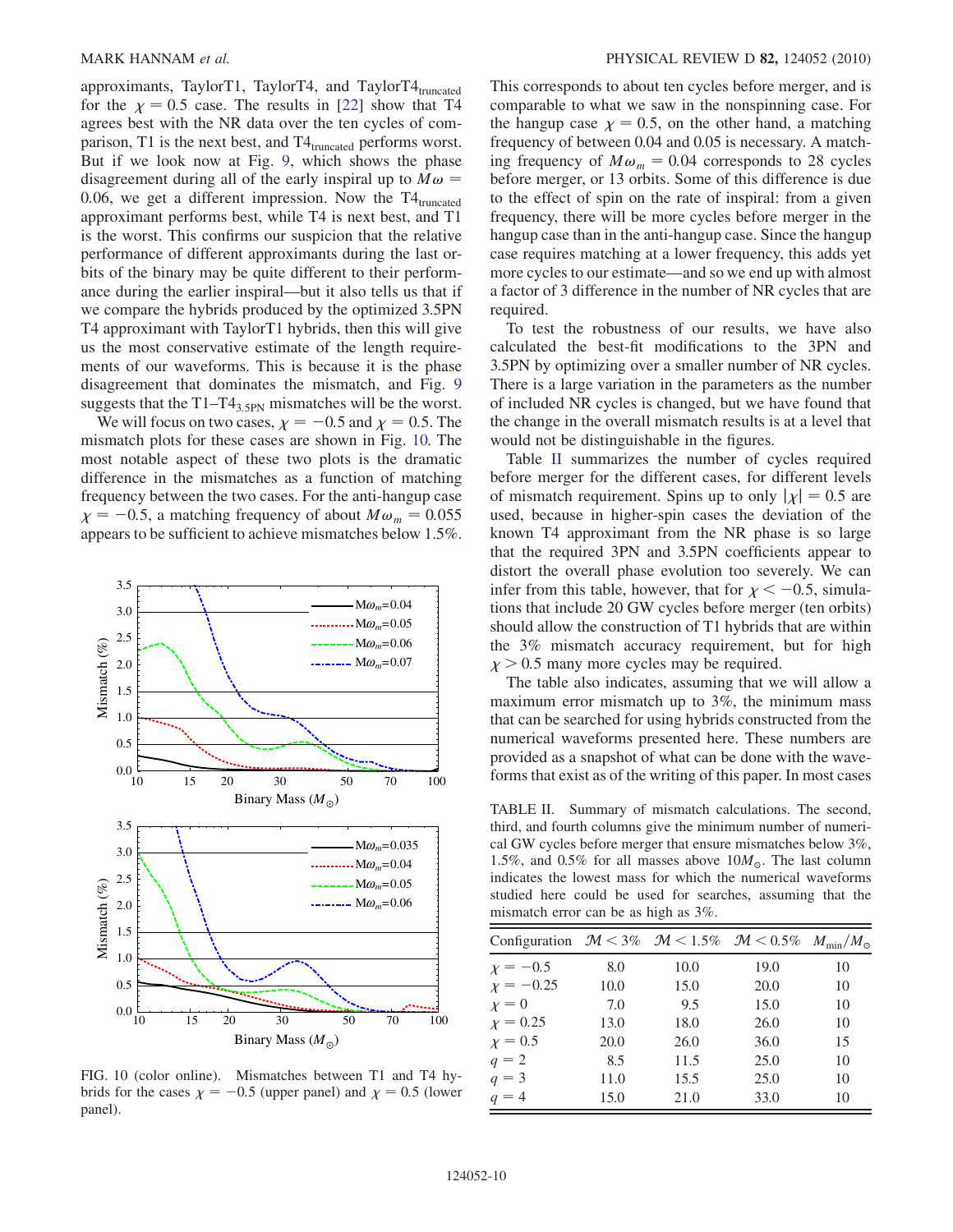we can produce hybrids that are acceptable for searches down to  $10M_{\odot}$ , but for some spinning cases we can use our hybrids to search down to only  $15M_{\odot}$ . We hope that the results in this paper ultimately indicate upper bounds on the required length of numerical waveforms for GW detections. It should be clear from Table [II](#page-9-1) that an improvement in PN approximants (due, for example, to the calculation of higher-order spin terms) would have a significant effect on the NR-waveform length requirements. If the accuracy of spinning approximants were improved to the level of their equal-mass nonspinning counterparts, then numerical waveforms covering only 5–7 orbits before merger would be sufficient for GW searches.

On the other hand, we also see that the length requirements vary significantly between binary configurations, and that more NR cycles are required as we approach the extremes of our parameter choices. We cannot determine from these results what the length requirements would be for  $q > 4$  nonspinning waveforms, or even for highly spinning waveforms with  $q > 1$ . In this sense, the "worst" cases remain to be studied.

## IX. PARAMETER ESTIMATION

<span id="page-10-0"></span>Our focus so far has been on GW detection, and a full parameter-estimation study is beyond the scope of this paper; indeed such a study would require a complete waveform family, and would be more appropriately performed using phenomenological or EOB models. However, we can make some observations about parameter estimation.

As discussed in Sec. [II,](#page-1-0) if for our T1 and T4 hybrids we have  $\|\delta h\|$  < 1, then the two waveforms are indistinguishable. This means that the accuracy of the estimation of the intrinsic parameters of the binary is determined by the SNR of the signal, and not by any error in the waveforms. In other words, if the waveforms are indistinguishable at the SNR of a given measurement, then the maximum parameter information can be extracted from that measurement, and is not limited by the accuracy of the waveforms.

It is reasonable to expect SNRs as high as 30 in Advanced detectors, and for waveforms to be indistinguishable at that SNR, the mismatch error must be below 0.05% (see again the discussion in Sec. [II\)](#page-1-0). It is clear even in the best case (equal-mass nonspinning) that our hybrids meet this criteria only for binary masses higher than  $20M_{\odot}$ . To achieve such a low mismatch down to  $10M_{\odot}$  would require numerical waveforms far longer than any that have yet been produced. We have also seen that the mismatch in the hybrids due to artifacts from the hybridization process alone are at 0.03%, and so producing hybrids that are indistinguishable for parameter estimation up to an SNR of 30 is a challenge irrespective of the problems of PN errors and waveform length.

However, even though the hybrids we have presented may not be indistinguishable at the potential SNRs of

<span id="page-10-1"></span>

FIG. 11. Bias in mass estimation for the  $\chi = 0.5$  case, based on a comparison of T1 and T4 hybrids.

Advanced detectors, they can still be used to estimate the parameters of a binary, and the question remains what the accuracy of the parameter estimation can in principle be, and whether this accuracy is sufficient for GW astronomy applications in the near future.

To give an indication of what these errors might be, we can calculate the mass bias from our mismatch calculations—by which we mean the error in our estimate of the binary's mass, if we were to assume that it was given by the model waveform that exhibits the lowest mismatch with the true waveform. For the least accurate case we have considered here,  $\chi = 0.5$ , with a hybrid matching frequency of  $M\omega_m = 0.05$ , the worst mass bias is 0.54% for  $M =$  $22M_{\odot}$ . The results for masses up to  $100M_{\odot}$  are shown in Fig. 11. We note for comparison that the results in Ref. [23] Fig. [11](#page-10-1). We note for comparison that the results in Ref. [\[23\]](#page-12-11) suggest that the PN waveforms that can be used for searches for binaries with  $M < 10M_{\odot}$  have relatively high mass biases, around 20% for  $M = 10M_{\odot}$ . In addition, the results in Ref. [\[49\]](#page-12-37) suggest that the mass bias from using 3.5PN TaylorT1 inspiral templates to detect phenomenological waveforms is around 10%. These results of course also suggest that hybrids that are accurate enough for parameter estimation are also needed for binaries *below*  $10M_{\odot}$ .

We emphasize that the true bias in the mass, when optimizing over all of the intrinsic and extrinsic parameters, may differ from that indicated in Fig. [11.](#page-10-1) While these results suggest that mass estimation errors will be very small with these waveforms, we defer a detailed analysis of parameter-estimation errors to future work.

#### X. CONCLUSIONS

In constructing hybrid  $PN + NR$  black-hole-binary waveforms there are three evident sources of error: the error in the numerical waveforms, the error in the PN waveforms, and the error introduced in the hybridization process. The error measure relevant for GW detection is the mismatch error, and in the context of current GW searches this error is required to be less than 3%.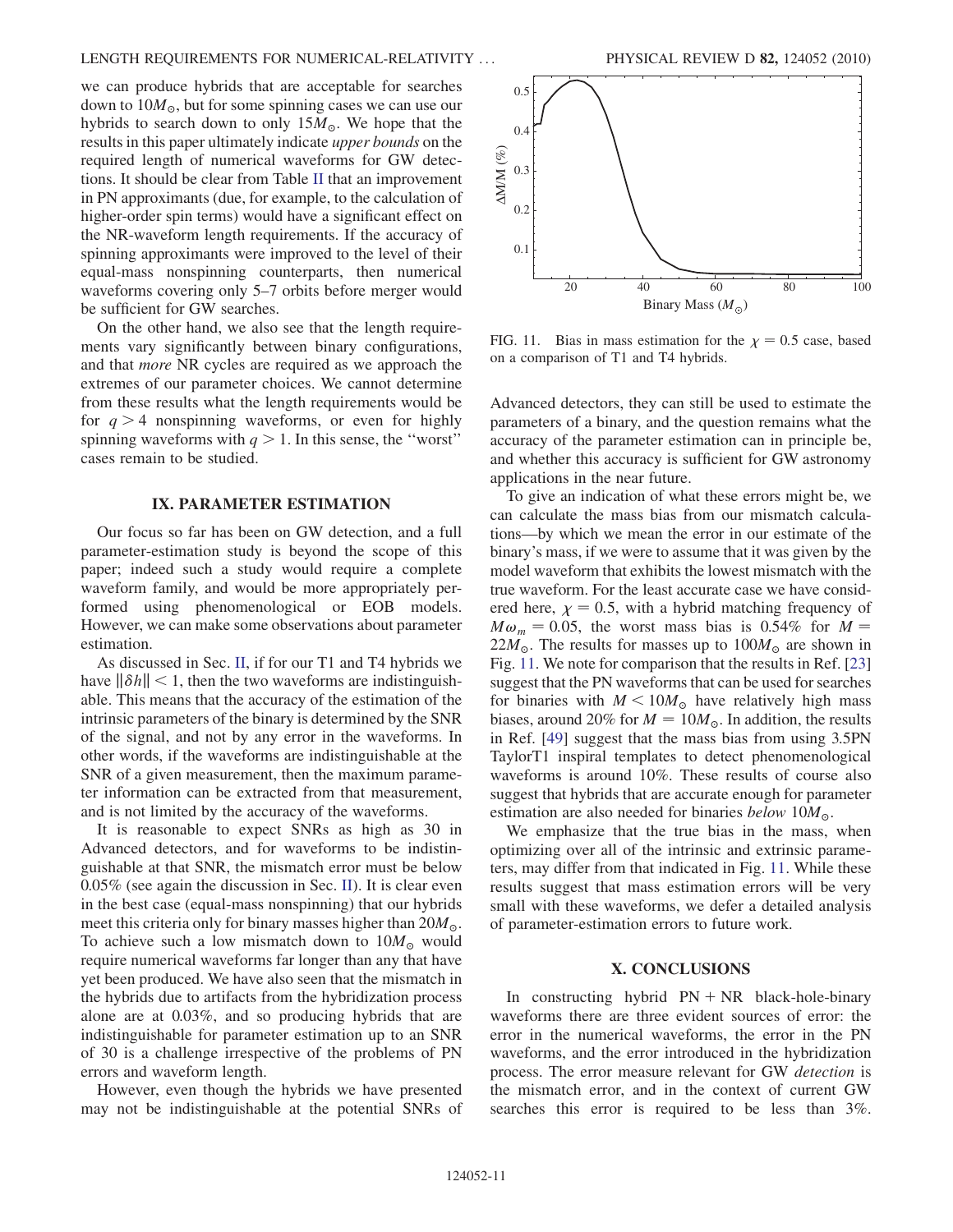We know from previous work [\[22,](#page-12-10)[29\]](#page-12-17) that the mismatch error in the numerical waveforms is within this requirement by several orders of magnitude. We have shown in this paper that the mismatch error due to the hybridization process is also very low, at  $\sim 0.03\%$ . The mismatch error due to the PN contribution to the hybrids, however, can be much larger, and dominates the error budget in all hybrids that can be produced with current PN and NR results.

Motivated by these observations, we have attempted to address the question of how many NR cycles (i.e., how few PN cycles) must be used in a hybrid in order for the hybrid to be sufficiently accurate for GW detection purposes. Our approach, which we justify in detail in Sec. [VI,](#page-5-0) is to construct TaylorT4  $+$  NR hybrids, and to treat these as the true GW signal  $(NR<sub>L</sub>)$ , and then to calculate the mismatch between these and hybrids of TaylorT1  $+ NR<sub>L</sub>$ . The mismatch is optimized with respect to the total mass of the binary, which we argue in Sec. [VII](#page-6-0) is close to the mismatch resulting from a calculation of the fitting factor, which is the relevant quantity for GW detection. This allows us to make the most conclusive statements possible with currently available numerical simulations.

In the equal-mass nonspinning case, we find that very few NR cycles are necessary; five cycles (two orbits) are sufficient to be within the 3% mismatch requirement. Phase comparisons between PN and NR results suggest that the relative accuracy between TaylorT1 and TaylorT4 does not change significantly as the mass ratio is increased to  $q = 4$  [\[22\]](#page-12-10), so we might expect that the length requirements are roughly the same for larger mass ratios. On the contrary, we find that the length requirements increase with the mass ratio, and for  $q = 4$  15 cycles (seven orbits) are necessary. We conclude that (1) we cannot infer NRwaveform length requirements directly from PN-NR phase comparisons, and (2) at higher mass ratios  $q > 4$  we will require yet longer NR waveforms, but more extensive studies will be required to determine how many.

Because of the greater PN errors for spinning binaries, more cycles are generally needed than in the nonspinning case. Our results are summarized in Table [II.](#page-9-1) We have considered only equal-mass spinning cases, but we can conclude from these results that for unequal-mass spinning binaries, more NR cycles will be needed than in any of the cases we have considered here.

A conservative summary of our results would be that in the cases we have considered, simulations of ten orbits before merger should be sufficient to produce hybrids that are accurate enough for GW detection purposes. The resulting hybrids will be indistinguishable for SNRs in Advanced detectors of less than 30 for masses above  $20-30M_{\odot}$ . The important caveat to our results is that they apply only to the ''cheapest'' cases. Nonspinning binaries with  $q > 4$  and unequal-mass spinning binaries will require more NR cycles, and we have not considered any cases with precessing spins.

These conclusions depend strongly on the current state of the art. The advent of more accurate PN results (for example higher-order spin contributions) could reduce these length requirements, as might a more robust quantification of the errors in PN methods. We have also not considered EOB results, for which the errors may be far lower, with a corresponding drop in the NR-waveform length requirements.

In addition to being relevant to the construction of hybrids for analytic waveform models, our results also have direct bearing on two current efforts in the NR, data analysis and analytical modeling communities.

In the second stage of the NINJA project [[16](#page-12-4)] hybrid waveforms are being injected into detector noise to test search pipelines. The hybrids are constructed with matching frequencies in the range we have considered, but in most cases the matching will be around  $M\omega = 0.07$ . In general, our results suggest that these hybrids will have a mismatch error of greater than 3% for masses lower than  $20-30M_{\odot}$ .

The complementary NR-AR project [\[16](#page-12-4)] represents a community-wide effort to produce a large number of NR waveforms to calibrate analytic models. The nominal requirement for these waveforms is that they include 20 GW cycles (ten orbits) before merger. From the point of view of constructing hybrid waveforms for GW detection with typical PN approximants, our results suggest that these waveforms will be long enough along the branches of the parameter space that we have considered, but possibly not for high-mass-ratio cases, some unequal-mass spinning cases, and perhaps also cases with precession.

We have presented a general method to assess NRwaveform length requirements, but our study only begins to address this question. Further work is needed to develop an easy-to-implement and robust method to estimate these requirements for configurations that have *not yet* been simulated in NR codes; work in this area is already underway [\[56\]](#page-12-41). It would be useful to make estimates of waveform length requirements for the construction of analytic models, both phenomenological and EOB; to extend this study to possible future detectors, like LISA [\[57\]](#page-12-42) and the Einstein Telescope [[58](#page-12-43)]; and, finally, much more work is required to understand the length requirements for parameter estimation, and to balance the needs of GW astronomy with the computational cost of numerical simulations.

#### ACKNOWLEDGMENTS

We thank Steve Fairhurst and Harald Pfeiffer for useful discussions, and Sukanta Bose and Doreen Müller for helpful comments on the manuscript. M. Hannam was supported by an FWF Lise-Meitner Fellowship (M1178- N16) and a Science and Technology Facilities Council Advanced Fellowship (ST/H008438/1). S. Husa was supported by Grant No. FPA-2007-60220 from the Spanish Ministry of Science, the Spanish MICINNs Consolider-Ingenio 2010 Programme under grant MultiDark